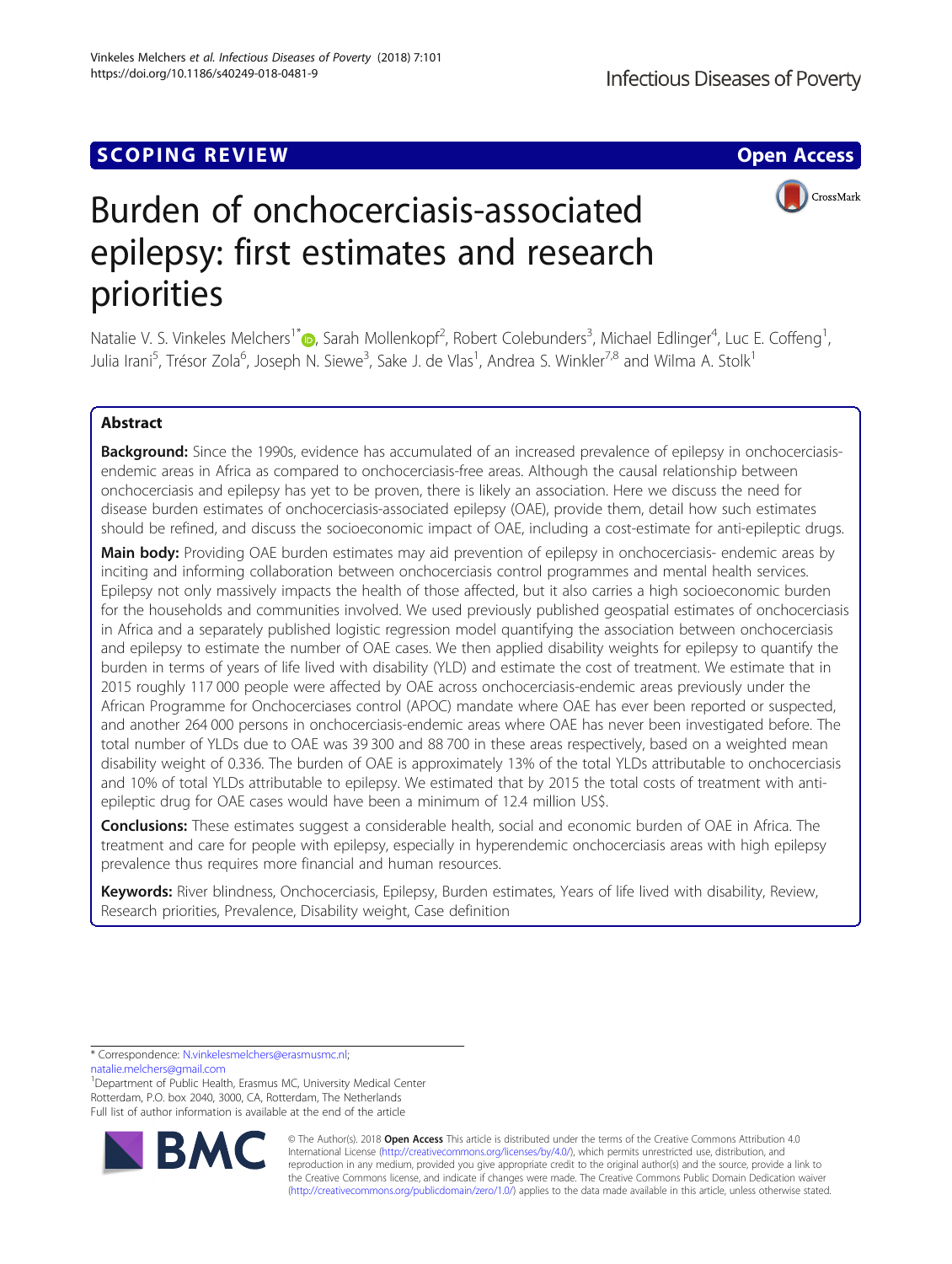## Multilingual abstracts

Please see Additional file [1](#page-9-0) for translations of the abstract into the six official working languages of the United Nations.

## **Background**

Onchocerciasis, or "river blindness", is targeted for elimination, using preventive chemotherapy through mass drug administration (MDA) with ivermectin as the primary intervention strategy [\[1](#page-10-0)]. Onchocerciasis is transmitted by the bite of infected blackflies that breed in fast-flowing rivers. It causes stigmatising skin disease and vision loss, the latter eventually leading to blindness, nearly all cases occurring in sub-Saharan Africa (SSA). Since the 1990s, high prevalence of epilepsy in onchocerciasis highly-endemic areas has increasingly been reported, especially in localised foci across Africa [\[2](#page-10-0)–[8\]](#page-10-0).

In general, the prevalence of epilepsy in sub-Saharan Africa is higher as compared to Asia, Europe and North America [\[9\]](#page-10-0); the mean prevalence in Africa is 26% higher than the global mean [\[10\]](#page-10-0). Epilepsy is more common in Africa due to several factors, including socioeconomic deprivations, limited access to high quality and affordable healthcare facilities, particularly in rural areas [\[10\]](#page-10-0). The Global Burden of Disease (GBD) study estimated for the year 2015 a total of 2.66 million disability-adjusted life years (DALYs) (95% CI: 2.15–3.28) attributed to epilepsy, and 0.99 million DALYs (95% CI: 0.45–1.72) attributable to onchocerciasis in SSA [[11](#page-10-0)]. Various studies have estimated the number of people with active epilepsy in SSA with numbers ranging from 2.5 million to 4.5 million [\[10](#page-10-0)– [12](#page-10-0)]. Only a fraction of these epilepsy cases may potentially be attributed to onchocerciasis-associated epilepsy (OAE) [[13](#page-10-0)]. An early, crude assessment of the burden of OAE in SSA estimated approximately 100 000 cases (2011 data) [[14](#page-10-0)]. Given the negative consequences of OAE, this number should be refined with more granular data and more advanced methods since these numbers were estimated as a proportion of a predicted number of Onchocerca volvulus-infected people in the absence of MDA. OAE-affected individuals are subject to high economic costs, stigmatisation, discrimination  $[15]$  $[15]$  $[15]$  and premature mortality  $[16]$  $[16]$  if left untreated.

In this review, we discuss the current evidence of an association between onchocerciasis and epilepsy, and provide the first estimates of OAE burden in terms of expected number of cases, years of life lived with disability (YLDs), and socioeconomic consequences for onchocerciasis-endemic areas previously under the African Programme for Onchocerciasis Control (APOC) mandate. Furthermore, we suggest research priorities to assist in building consensus on the prioritisation of the OAE research agenda and the diligence of human and financial resources required to prevent new OAE cases.

## Are onchocerciasis and epilepsy associated?

Many well-known, non-infectious causes of epilepsy may contribute to the burden of epilepsy in onchocerciasis-endemic areas, including perinatal trauma, genetic factors, environmental/toxic factors or nutritional deficiencies that occur early in life [\[9](#page-10-0)]. Some parasitic infections are known to be associated with epilepsy, including neurocysticercosis (NCC) (due to Taenia solium), toxoplasmosis (due to Toxoplasma gondii), and malaria, among others [\[9](#page-10-0)]. For example, T. solium in particular is endemic in many African countries where widespread free-roaming of pigs occurs and where pork is consumed  $[17]$  $[17]$  $[17]$ , and it is estimated that around 30% of the acquired epilepsy in T. solium-endemic areas of developing countries is caused by NCC [[18\]](#page-10-0). It is likely that NCC plays an important role in SSA, although there is little knowledge on how widespread the distribution of NCC in SSA is [[17\]](#page-10-0). The role of other parasitic infections in causing epilepsy, including O. volvulus infection, has been much less established. Although several cross-sectional and case-control studies show an association between onchocerciasis and epilepsy  $[3, 4, 19, 20]$  $[3, 4, 19, 20]$  $[3, 4, 19, 20]$  $[3, 4, 19, 20]$  $[3, 4, 19, 20]$  $[3, 4, 19, 20]$  $[3, 4, 19, 20]$ , it is challenging to interpret such studies and demonstrate causality in this association due to co-infection with multiple other parasites (e.g. Plasmodium falciparum, T. gondii, T. solium [[21\]](#page-10-0)) and other confounding factors.

On the population-level, there is evidence of an association between epilepsy and onchocerciasis. A meta-analysis by Pion et al. [\[4\]](#page-10-0) found an association between onchocerciasis and epilepsy using population-based surveys; on average there was a 0.4% increase in epilepsy for each 10% increase in onchocerciasis prevalence. This association is based on studies from eight communities in seven African countries. In only two areas (in Cameroon) NCC was reported to be endemic [\[2](#page-10-0), [4](#page-10-0), [22\]](#page-10-0), but additional information from one of these areas show that a maximum of four possible or borderline T. solium-infected individuals were found out of 53 people with epilepsy [\[5](#page-10-0)]. It should be noted, however, that detection of NCC could be missed as diagnosis on the basis of serologic tests alone would be incomplete due to low sensitivity or specificity [\[23](#page-10-0), [24](#page-10-0)]. Another review performed a restricted analysis on case-control studies that controlled for gender, age and place of residence [\[3](#page-10-0)]. This review by Kaiser et al. found a weak positive association between skin snip positivity and epilepsy  $(pooled \tOR = 1.29; 95\% \tCI: 0.93-1.79; P = 0.139).$ Additionally, it found that quantitative measures of infection intensity in individuals (i.e. mean microfilariae (mf), number of palpated nodules) was significantly higher in people with epilepsy (PWE) than in people without epilepsy (PWOE). In addition,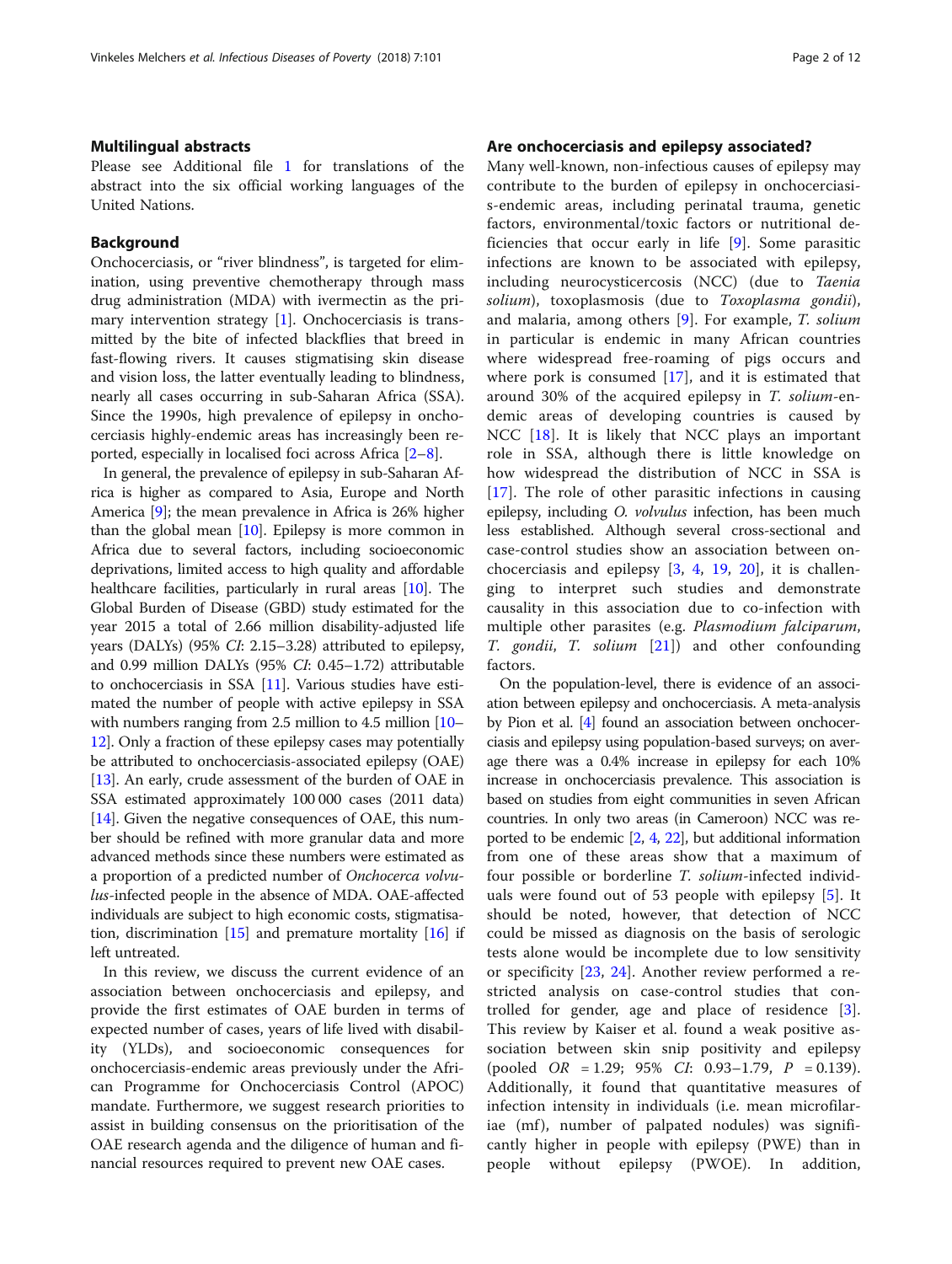preliminary results of a recent prospective study performed in the Mbam valley of Cameroon, looking at the incidence of epilepsy in O. volvulus-infected children at baseline in 1991–1993 with a follow-up in 2017, suggest that the incidence rate ratio of epilepsy was significantly higher in children with very high initial mf intensities/skin snips [\[25](#page-10-0)]. These results suggest a dose-response relationship wherein the risk of developing epilepsy in onchocerciasis patients is higher with increasing O. volvulus mf density, supporting the hypothesis that a proportion of epilepsy cases in an onchocerciasis-endemic area are to be caused by onchocerciasis. The effect of ivermectin on preventing new OAE cases or on reducing the seizure frequency of prevalent epilepsy cases is to be further investigated, although recent studies suggest that ivermectin has a positive effect on epilepsy incidence [\[26](#page-10-0), [27\]](#page-10-0). It is also reported that ivermectin can reduce severity and frequency of epileptic seizures [\[28](#page-10-0)], but it is yet unclear if this is due to the anticonvulsant properties of ivermectin or due to flaws in the methodology of the respective study. More studies are currently underway to assess the impact of MDA on OAE [\[29](#page-10-0)].

There is still no definitive pathophysiologic explanation for the link between onchocerciasis and epilepsy. Studies in children with nodding syndrome (a childhood epilepsy disorder described in O. volvulus-endemic areas) suggest that antibodies to a protein (leiomodin-1) present in neurons may cross-react with a similar protein that is present in the parasite O. *volvulus* [\[30](#page-11-0)]. Further research herein would be strongly recommended.

## The challenges of defining an onchocerciasis-associated epilepsy case

In spite of the population-level association between onchocerciasis and epilepsy, it is difficult to attribute individual epilepsy cases to onchocerciasis. Epilepsy is a condition characterised by recurrent (two or more) afebrile epileptic seizures at least 24 h apart, unprovoked by any immediate identified cause, thus not due to an acute intracranial or extracranial condition [[31\]](#page-11-0). Individuals with one unprovoked seizure but with a > 60% recurrence risk of epileptic seizures due to an enduring epileptogenic abnormality are also considered to be epileptic [[31\]](#page-11-0). Whether an epileptic seizure associated with O. volvulus infection also has a > 60% chance of recurrence is unknown and may depend on the mf load and whether the person has been treated with ivermectin. Nonetheless, the chances of epilepsy being caused by onchocerciasis are more likely in areas with high onchocerciasis transmission rates, evidence of O. volvulus infection, and onset of epilepsy at young age  $(\sim 5-$ 18 years old) [[32](#page-11-0)]. Exclusion of other causes leading to epilepsy, such as NCC, is often not optimal in rural settings due to the unavailability of neuroimaging and requires the establishment of an epilepsy-triaging system [[33\]](#page-11-0). Without the ability to exclude all other causes of epilepsy, it is impossible to confirm a case as OAE. Proper differentiation between causes of epilepsy in remote areas across SSA, keeping the limited access to advanced technological instruments in mind, is still an area that should receive further attention. Studies investigating the prevalence of OAE should therefore always attempt to include a thorough medical/neurological history and examination as well as diagnosis of various parasitic infections, including NCC, malaria, and toxoplasmosis, among others.

## Quantifying the number of OAE cases in sub-Saharan Africa

In order to estimate the potential burden of OAE in Africa, we first identified areas where OAE has been reported or suspected (independent on whether the study found a significant association between onchocerciasis and epilepsy). We identified 19 areas in nine countries across SSA; Uganda [[5,](#page-10-0) [26](#page-10-0), [34,](#page-11-0) [35\]](#page-11-0), Tanzania [[36,](#page-11-0) [37](#page-11-0)], Cameroon [\[2](#page-10-0)], Nigeria [[19](#page-10-0)], Central African Republic [[20\]](#page-10-0), Burundi [[22\]](#page-10-0), Benin [\[38](#page-11-0)], the Democratic Republic of Congo [[39\]](#page-11-0), and South Sudan [\[40](#page-11-0)]. Little knowledge is available from countries previously under the Onchocerciasis Control Programme (OCP)-mandate, but we expect negligible levels of probable OAE cases due to the long duration of vector control and MDA (OCP: 1974– 2002), including in Benin [[38](#page-11-0)]. We therefore focussed on areas previously under the APOC-mandate ("APOC-areas/countries"). For each APOC-area, population density data for 1995 was obtained using the APOC census (for more information, please be referred to the note of Additional file [2](#page-9-0)).

We first estimated the number of prevalent OAE cases prior to initiation of MDA with ivermectin (gradually introduced in the region since 1995, with exception of Kaduna, Nigeria (1991)). This was done by linking a previously published functional relationship between the pre-control community-level prevalence of infection and epilepsy [\[4](#page-10-0)] (corrected for background prevalence of epilepsy in settings with zero infection prevalence) to published estimates of the pre-control epidemiologically mapped distribution of infection prevalence in 20 APOC countries [\[41](#page-11-0)]. Details of the approach and the underlying assumptions are described in Table [1](#page-3-0).

In the 18 remaining APOC-areas where OAE was reported or suspected, the total population size in 1995 was 9.2 million people (Table [2\)](#page-5-0). All these 18 areas received treatment with MDA, starting between 1999 and 2012. We predict that the number of OAE cases in those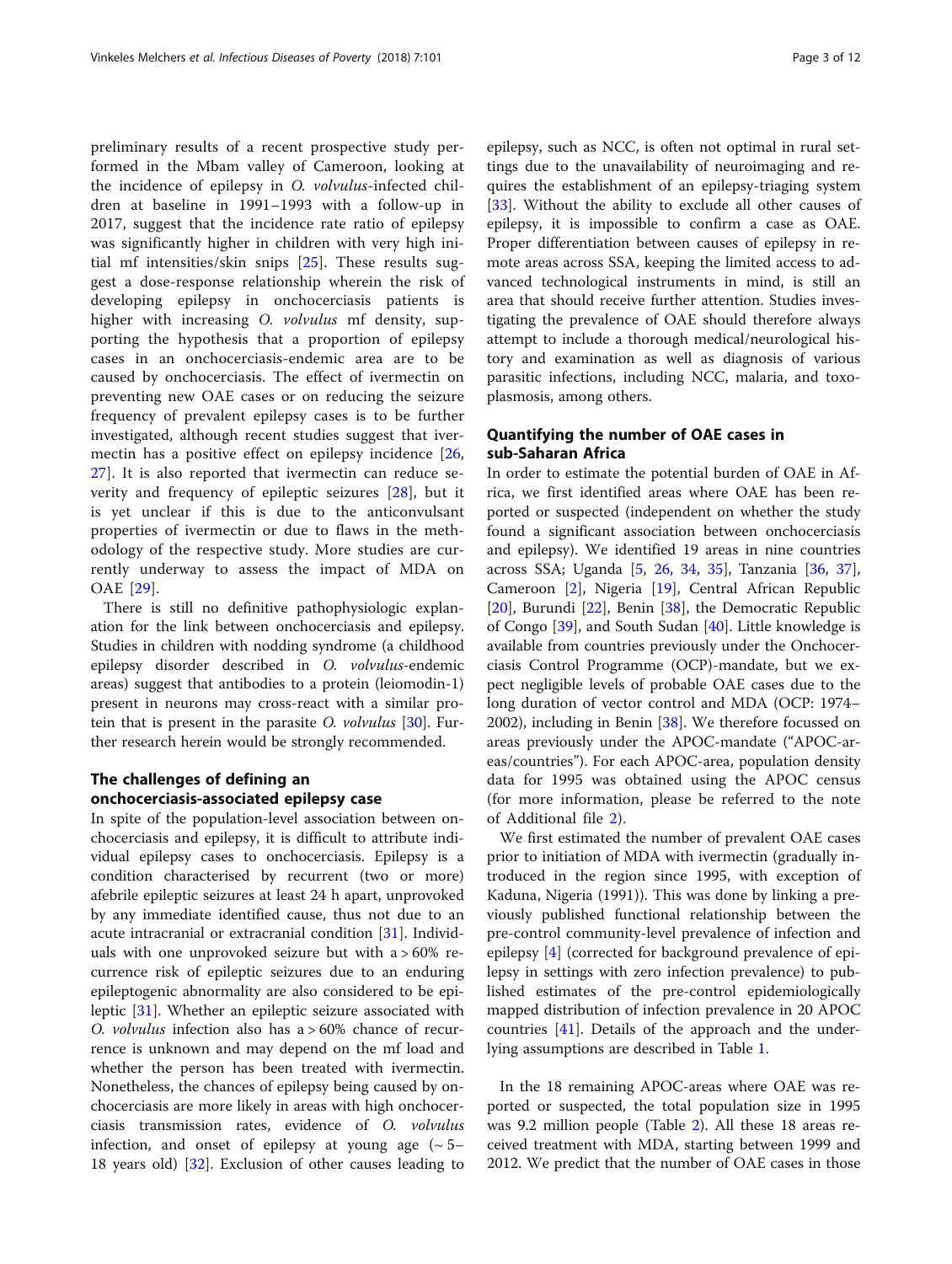<span id="page-3-0"></span>Table 1 Methods for calculating onchocerciasis-associated epilepsy (OAE) cases in the African Programme for Onchocerciasis Control (APOC) countries in 1995 (pre-control) and in 2015

Figure [1a](#page-5-0) shows the functional relationship describing the community-level association between the prevalence of Onchocerca volvulus skin microfilariae and all-cause epilepsy (case definition as in the International League Against Epilepsy guidelines [[31\]](#page-11-0)), as published by Pion et al. [\[4](#page-10-0)]. The predicted prevalence of epilepsy in areas with zero O. volvulus microfilariae prevalence was removed from the analysis. The prevalence of OAE in onchocerciasisendemic areas was calculated by subtracting the predicted prevalence of all-cause epilepsy for APOC-areas using the functional relationship from an averaged all-cause background epilepsy prevalence for Sub-Saharan Africa (0.36%, 95% CI: 0.26–0.47% [[11](#page-10-0)]). We linked the functional relationship to a published map of nodule prevalence in adult males in Africa (Fig. [1b](#page-5-0)) after converting this map to skin microfilariae prevalence in the general population (age 5 and above) at the pixel level  $(1 \times 1$  km raster) using a published statistical model (Fig. [1c](#page-5-0)) [\[69\]](#page-11-0). We assumed that the association between all-cause epilepsy and microfilariae prevalence was entirely driven by geographical variation in onchocerciasis prevalence, which we assume to be uncorrelated with other important causes of epilepsy in developing countries, like neurocysticercosis

Next, the pre-control number of OAE cases was estimated by multiplying the average OAE prevalence in an area (averaged over pixels) with the size of the population at risk (based on APOC census data), assuming that the population density is homogeneous throughout the area. We stratified the pixels by pre-control nodule prevalence in adult males (> 0%–< 20%, ≥ 20%–< 40%, ≥ 40%) and the population at risk proportional to the number of pixels in each endemicity category. To extrapolate the number of OAE cases to 2015, we assumed that the population at risk and hence the potential number of OAE cases (counterfactual assuming no control) increased annually due to population growth. Population growth between 1995 and 2015 was assumed to be 2.74% based on UN population prospects for SSA [[70](#page-11-0)]. For years that areas remained untreated, we assumed that prevalence of epilepsy remained proportionally stable (i.e. as estimated for 1995). Next, we corrected the number of cases for the presence of MDA, assuming that treatment has no effect on prevalent cases of OAE but prevents incidence of new cases after a scaling-up period of 3 years (i.e. accounting for low treatment coverage in the first few years of MDA programmes). Ivermectin was assumed to reduce OAE incidence to zero (after on three years of non-optimal MDA) on the basis of studies that suggest a reduction in the incidence of epilepsy after ivermectin treatment [[26](#page-10-0), [27,](#page-10-0) [71\]](#page-11-0). We further assumed that once incidence of OAE is zero, the number of prevalent OAE cases declines by 3.5% annually due to mortality, based on a reported 70% cumulative 10-year survival probability among based on a reported 70% cumulative 10-year survival probability among<br>epilepsy cases [[16\]](#page-10-0) (1−  $\sqrt[10]{0.7} = 0.035$ ). All baseline tables and calculations are shown in Additional file [2.](#page-9-0) Furthermore, multivariate sensitivity analyses were performed around our assumption of survival probability and number of years of suboptimal ivermectin before OAE incidence drops to zero (Additional file [2\)](#page-9-0).

areas was approximately 113 000 (95% CI: 53000–371 000), with an overall prevalence of 1.23% of OAE. If we would assume that OAE has a wider geographical distribution among other APOC-areas than those 18 areas, we would expect another 362 000 (95% CI: 185000–1 085 000) OAE cases in 1995 (total population size of 81.1 million among all other APOC-areas). We further estimated that approximately 61.5% of all OAE cases were located in onchocerciasis hyperendemic areas (nodule prevalence in adult males ≥40%), 28.7% in mesoendemic areas (20–40% nodule prevalence), and 9.8% in hypoendemic areas (< 20% nodule prevalence).

To estimate the number of OAE cases by 2015, we assumed that the number of prevalent cases increased over time due to population growth and that OAE

prevalence declined during control of onchocerciasis only due to lower incidence for areas with MDA and excess mortality (i.e. assuming no direct effect of ivermectin on curing epilepsy, hence prevalent OAE cases). We predict that in 2015, there were approximately 117 000 (95% CI: 50 000–441 000) prevalent OAE cases, with an overall OAE prevalence of 0.74% (Table [2\)](#page-5-0). If we assume that OAE is also present in onchocerciasis-endemic areas previously under the APOC mandate and where OAE has not (yet) been investigated, we predict an additional 264 000 (95% CI: 109 000–1 195 000) cases in 2015.

Of course, there are some limitations in the data and mathematical functions on which this analysis is based. Firstly, the model uses an infection prevalence map [[41](#page-11-0)] based on the Rapid Epidemiological Mapping of Onchocerciasis (REMO) surveys. The REMO surveys have their own inherent challenges, including the use of the less sensitive palpation of nodules as compared to skin snipping. Secondly, the logistic functional relationship for prediction of OAE prevalence by onchocerciasis infection, as reported by Pion et al., includes the at that time available literature for which various corrections needed to be made in order to account for history of treatment and the various diagnostic methods used [[4\]](#page-10-0). These are the best available data to estimate – for now - most accurately the number of OAE cases in APOC-countries. In addition, we applied a more realistic background all-cause epilepsy such as reported by the GBD for SSA (0.36%) rather than the reported background all-cause prevalence epilepsy by Pion et al. (0.17%).

## Quantifying the disease burden: Years of life lived with disability

DALYs are a metric used to quantify the health loss attributable to a disease. They are calculated as the sum of years of life lost (YLLs) due to premature death from a disease and YLDs due to that disease, making DALYs a useful measure for policy purposes because they enable comparison of the importance of diseases. YLDs are calculated by multiplying the number of years lived with a certain disease manifestation with corresponding disability weights. The methods for the calculation of disability weights have been described in detail elsewhere [[42,](#page-11-0) [43\]](#page-11-0).

The GBD study assigned disability weights to more than 300 disorders and diseases, including epilepsy. The disability weight for severe epilepsy is one of the highest with a value of 0.552 (95% CI: 0.375–0.710). Other disability weights assigned to epilepsy health states vary in their application by seizure frequency and treatment status. The lowest disability weight is assigned to treatment-controlled, seizure-free epileptics with a value of 0.049 (95% CI: 0.031–0.072) (Table [3\)](#page-6-0).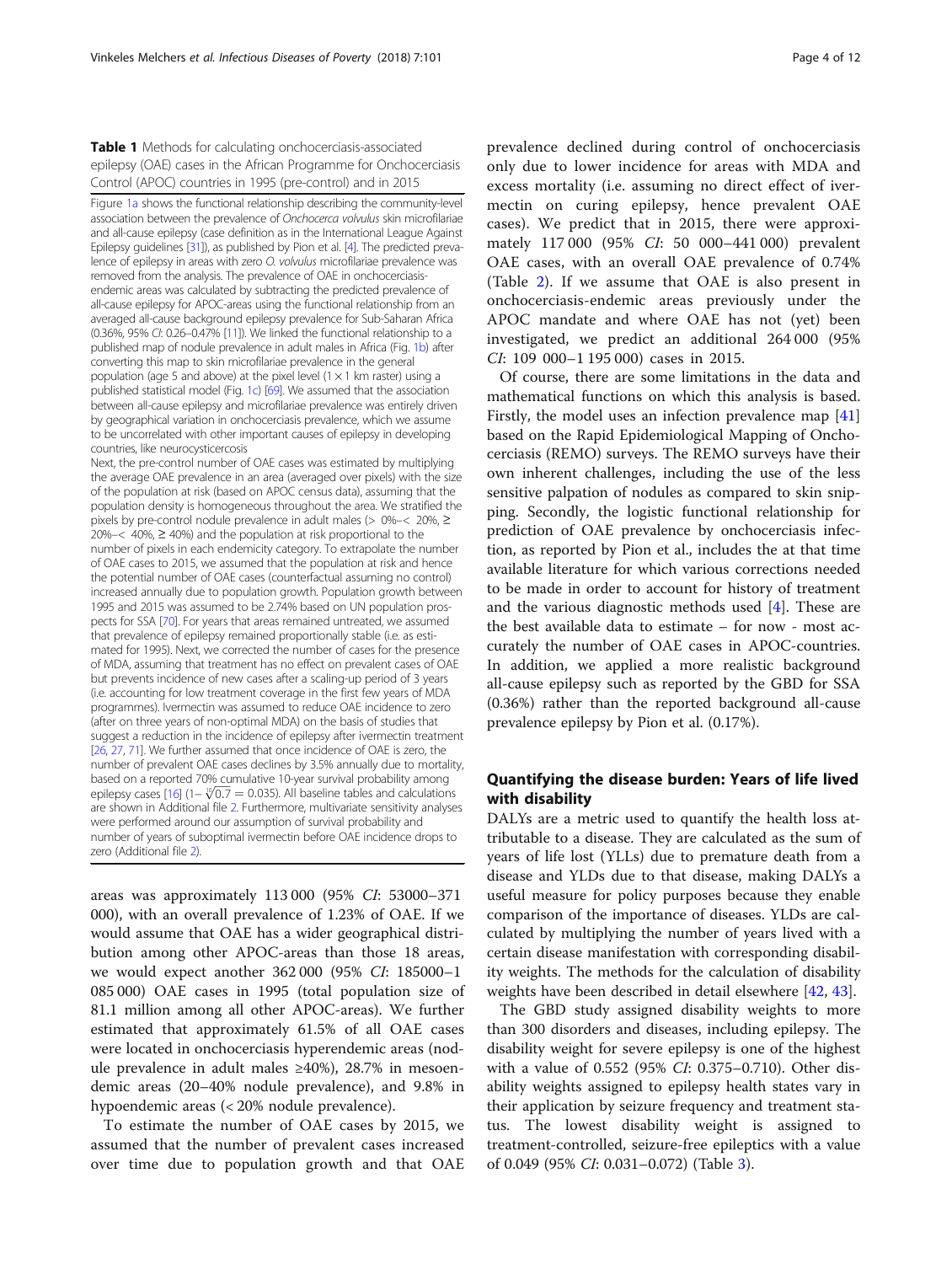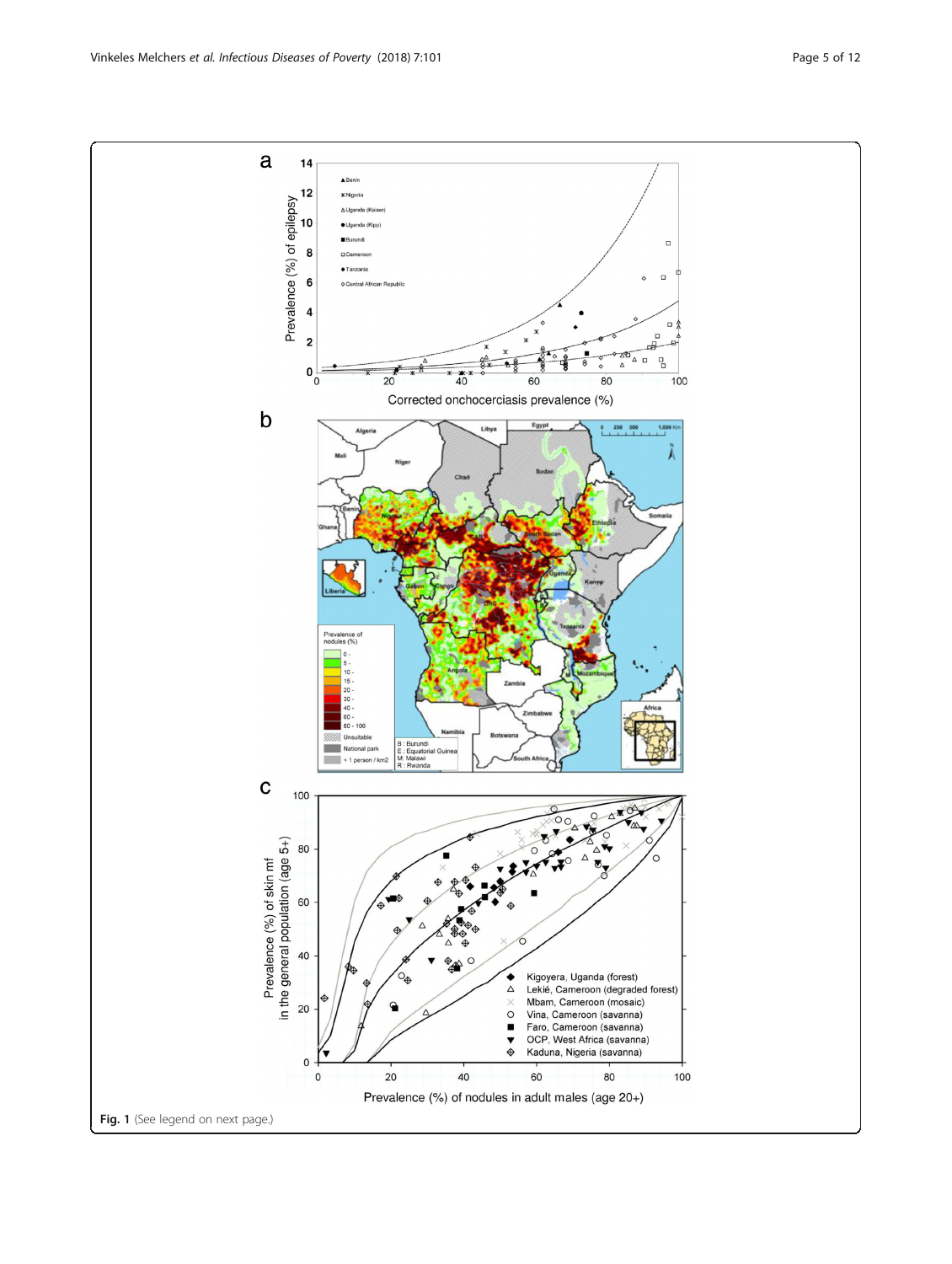Fig. 1 Used published relationships and onchocerciasis map to calculate the pre-control prevalence of onchocerciasis-associated epilepsy. a Community-level all-cause epilepsy prevalence versus corrected onchocerciasis microfilariae prevalence, as published by Pion et al. [\[4](#page-10-0)]. **b** Map of the estimated pre-control prevalence of palpable nodules in the 20 African Programme for Onchocerciasis Control countries, as published by Zouré et al. [[41](#page-11-0)]. c Predicted skin mf prevalence in the general population, given observed nodule prevalence in adult males, as published by Coffeng et al. [\[69\]](#page-11-0). Permission for publication of all figures was granted from the journals and authors

In order to assign disability weights and calculate DALYs attributable to OAE, certain pieces of information are needed:

- 1. The number of deaths attributable to OAE and the age at death;
- 2. The frequency of occurrence and severity of seizures (for choosing an applicable health state), and the proportion of patients in each of these health states;
- 3. The proportion of patients with controlled epilepsy, receiving treatment with any anti-epileptic drug (AED).

Unfortunately, this information is not widely reported in literature. A study in an area of Cameroon highly-endemic for onchocerciasis found that 47% of epilepsy cases in the area experienced at least one seizure in the 6 months prior to the study date while 16% were seizure-free with consistent therapy. At epilepsy onset, 37% had experienced daily seizures [\[44\]](#page-11-0) (Table [4\)](#page-6-0). DALY calculation for OAE is currently difficult due to the lack of information on the age-distribution of OAE deaths required for calculating YLLs (estimated as the sum difference between age at death and life expectancy at death). However, YLDs can be estimated as the product of the number of prevalent OAE cases and the disability weight for OAE. If the assertions around the epidemiological relationship as published by Pion et al. [\[4](#page-10-0)] are representative for the distribution of OAE in all countries previously under the APOC mandate, we estimate that in 2015 there were approximately 39 300 YLDs attributable to OAE in the areas where OAE has been reported or suspected and potentially 88 700 YLDs attributable to OAE in other areas where OAE has not been reported up to now. Calculations can be seen in Table [5.](#page-7-0)

There are some important limitations to these YLD estimates. First of all, one study is likely not representative of all epilepsy cases in Africa. We have therefore performed an additional sensitivity analysis to assess the robustness of our YLD estimates by comparing our estimated weighted mean disability weight with those of the GBD (Additional file [2](#page-9-0): chapter 2). It is likely that the proportion of OAE cases experiencing different levels of epilepsy severity vary by mf intensity level and by treatment history. It is also possible that severity of OAE may vary by geographical location due to different O. volvulus species with differing pathogenic potential, such is the case for blindness due to onchocerciasis [[45](#page-11-0)]. Variation is also expected by level of healthcare access, given that a lower disability weight is applied to medically-controlled epilepsy cases. The disability weights from the GBD as shown in Table [3](#page-6-0) are not collected for different age groups, and it would be interesting to validate the different assigned severity weights among especially children and young adults with epilepsy in onchocerciasis-endemic areas, as they are the ones with highest OAE prevalence. Ultimately, with so little available published information on the clinical details of the disease, it is hard to know how close this estimate is to the truth. However, the burden of OAE can be substantial as compared to other clinical manifestations of onchocerciasis. If we assume that OAE occurs throughout all onchocerciasis-endemic countries previously under the APOC mandate, the total YLD attributable to OAE would be  $128000$  YLDs  $(39300 + 88700 = 128000$  YLDs) in 2015. The GBD estimated 989 653 YLDs due to onchocerciasis (i.e. skin disease, visual impairment, blindness) in the year 2015 for SSA  $[11]$ . The actual onchocerciasis burden (in terms of YLDs) would be approximately 12% higher if we would also take account of OAE. Out of the 3.5 million prevalent epilepsy cases in SSA (GBD estimate

Table 2 Estimated number of onchocerciasis-associated epilepsy cases with 95% confidence intervals in the African Programme for Onchocerciasis Control-areas for two time periods

|                                                           |                  | 1995                   | 2015                   |
|-----------------------------------------------------------|------------------|------------------------|------------------------|
| Areas where presence of OAE is reported / suspected       | Number of cases  | 93 (95% CI: 40-352)    | 117 (95% CI: 50-441)   |
|                                                           | Total population | 9 2 1 4                | 15821                  |
| Areas where presence of OAE has not yet been investigated | Number of cases  | 205 (95% CI: 85-922)   | 264 (95% CI: 109-1195) |
|                                                           | Total population | 81 1 16                | 139 282                |
| Total                                                     | Number of cases  | 298 (95% CI: 124-1274) | 381 (95% CI: 158-1636) |
|                                                           | Total population | 90 3 30                | 155 103                |

Numbers are presented in thousands

<span id="page-5-0"></span>(See figure on previous page.)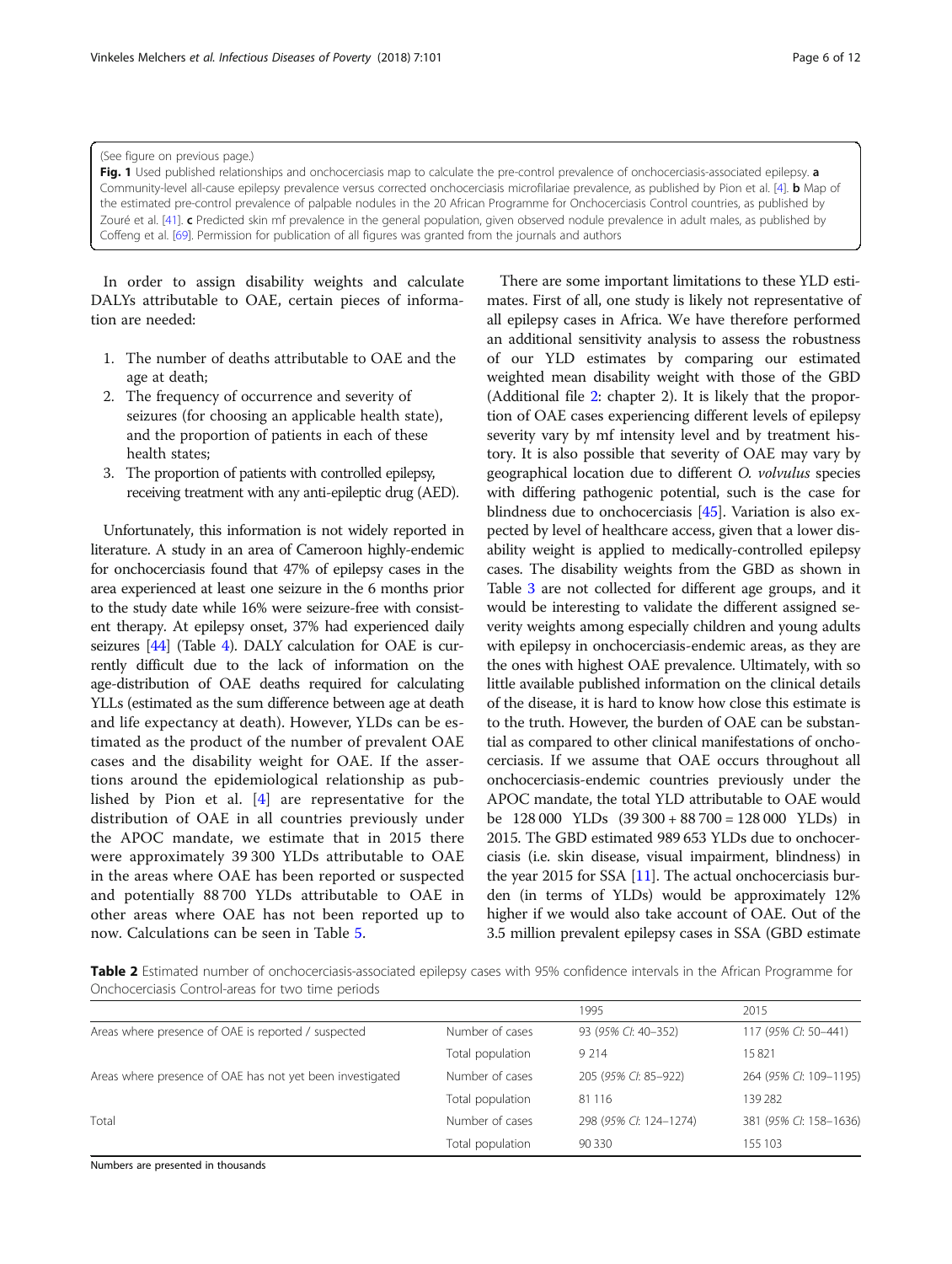<span id="page-6-0"></span>Table 3 Different sequela of epilepsy that could be applied to onchocerciasis-associated epilepsy (adapted from [\[72](#page-11-0)])

| Sequelae                          | Health State                               | Lay Description                                                                                                                                                                                                                                            | Disability Weight      |
|-----------------------------------|--------------------------------------------|------------------------------------------------------------------------------------------------------------------------------------------------------------------------------------------------------------------------------------------------------------|------------------------|
| Severe epilepsy                   | Severe (seizures $\geq$<br>once per month) | An individual has sudden seizures one or more times each month, with violent<br>muscle contractions and stiffness, loss of consciousness, and loss of urine or bowel<br>control. Between seizures the person has memory loss and difficulty concentrating. | $0.552(0.375 - 0.71)$  |
| Less severe epilepsy              | Less severe (seizures <<br>once per month) | An individual has sudden seizures two to five times a year, with violent muscle<br>contractions and stiffness, loss of consciousness, and loss of urine or bowel<br>control.                                                                               | $0.263$ (0.173-0.367)  |
| Seizure-free,<br>treated epilepsy | Treated without fits                       | An individual has a chronic disease that requires medication every day and<br>causes some worry but minimal interference with daily activities.                                                                                                            | $0.049(0.031 - 0.072)$ |

for 2015 [\[11\]](#page-10-0)), 11% would be associated with onchocerciasis. Using the weighted mean disability weight for epilepsy, the YLDs due to OAE in APOC-areas forms about 10% of the estimated YLDs in SSA due to epilepsy overall (GBD estimate 2015: 1.31 million YLDs [[11](#page-10-0)]).

### Estimating the socioeconomic burden of OAE

Similar to the distribution of onchocerciasis, OAE occurs almost exclusively in remote areas where people are already disenfranchised by their socioeconomic status. Subsistence farming is generally the primary source of income, and adequate healthcare is often inaccessible [\[46\]](#page-11-0). OAE compounds this burden through the accrual of additional direct, indirect and intangible health-related costs [\[47\]](#page-11-0).

Direct health-related costs include all payable fees related to care-seeking and medical treatment including: payment for transportation to and from a medical facility; costs of diagnostic testing, medication and physician consultation; cost of follow-up consultation and/or hospitalisation; and costs related to home-based care such as the cost accrued from an increased need for personal hygiene products like soap. Beyond the cost of diagnosing and treating OAE, PWE are more likely to acquire other direct health-related costs related to their higher propensity for cooking accidents that may cause severe burns requiring treatment and other incidental injuries. These expenditures reduce the amount of basic financial resources available to the household [[48](#page-11-0), [49\]](#page-11-0). Unlike onchocerciasis which has one drug of choice for its control, epilepsy treatments are multiple and their indications are different [\[50](#page-11-0)]. Data on the cost of epilepsy management in Africa is currently scarce. Findings from Burundi, Zambia, and South Africa suggest an annual cost of medication alone ranging from US\$ 10 to US\$ 48 [\[51](#page-11-0)–[53\]](#page-11-0). Table [6](#page-7-0) shows the average costs of one unit medicine for a PWE (other costs related to the medical management of PWE are currently not available).

To estimate the cost of treatment for all OAE cases in APOC countries, we multiplied the predicted number of cases in 2015 by the weighted mean of annual treatment costs of AEDs. No added cost is attributed to account for ivermectin as it is freely distributed by the Mectizan® Donation Programme [[54](#page-11-0)]. We estimate that the total cost for treating all OAE cases in onchocerciasis-endemic areas where OAE has previously been reported or suspected would have been approximately US\$12.4 million (117 000 OAE cases  $\times$  US\$ 106.31) in 2015. If OAE would occur in the whole of APOC-areas, we estimate there would be an additional US\$28.1 million required (264 000 OAE cases × US\$106.31) to treat all additional cases. These figures make up only part of the total direct cost since they do not account for cost of transportation and consultation/ hospitalisation. The dosages are currently set to levels that are used in clinical practice of African settings [[55\]](#page-11-0). However, non-adherence of patients to AED may be quite high in some settings (59–63%), overestimating the costs of AEDs as compared to actual usage [[9](#page-10-0), [56\]](#page-11-0).

Furthermore, these estimates do not reflect the indirect and intangible costs of OAE. Indirect costs are related to lost productivity that is often a consequence of delayed diagnosis and treatment of epilepsy cases due to the limited availability and access to specialists trained in epilepsy care in Africa [\[57\]](#page-11-0). Several African countries reported a treatment gap of between 68 and 82% [[58](#page-11-0)–[60\]](#page-11-0). Untreated epilepsy is often associated with lower employment and education levels, and lower socioeconomic status [[61](#page-11-0)].

Table 4 Frequency of different health states (indicating different severity levels) of epilepsy in an onchocerciasis hyperendemic area, associated disability weights for each health state (GBD), and calculation of the weighted mean disability weight across health states (weighted for the proportion of cases in each health state, based on Prischich et al. 2008 [[44](#page-11-0)])

| Health state                                                                              | Proportion of epilepsy patients with health state | Disability weight |
|-------------------------------------------------------------------------------------------|---------------------------------------------------|-------------------|
| Severe epilepsy                                                                           | 37%                                               | 0.552             |
| Less severe epilepsy                                                                      | 47%                                               | 0.263             |
| Seizure-free, treated epilepsy                                                            | 16%                                               | 0.049             |
| Weighted mean disability weight, weighted by the proportion of cases in each health state |                                                   |                   |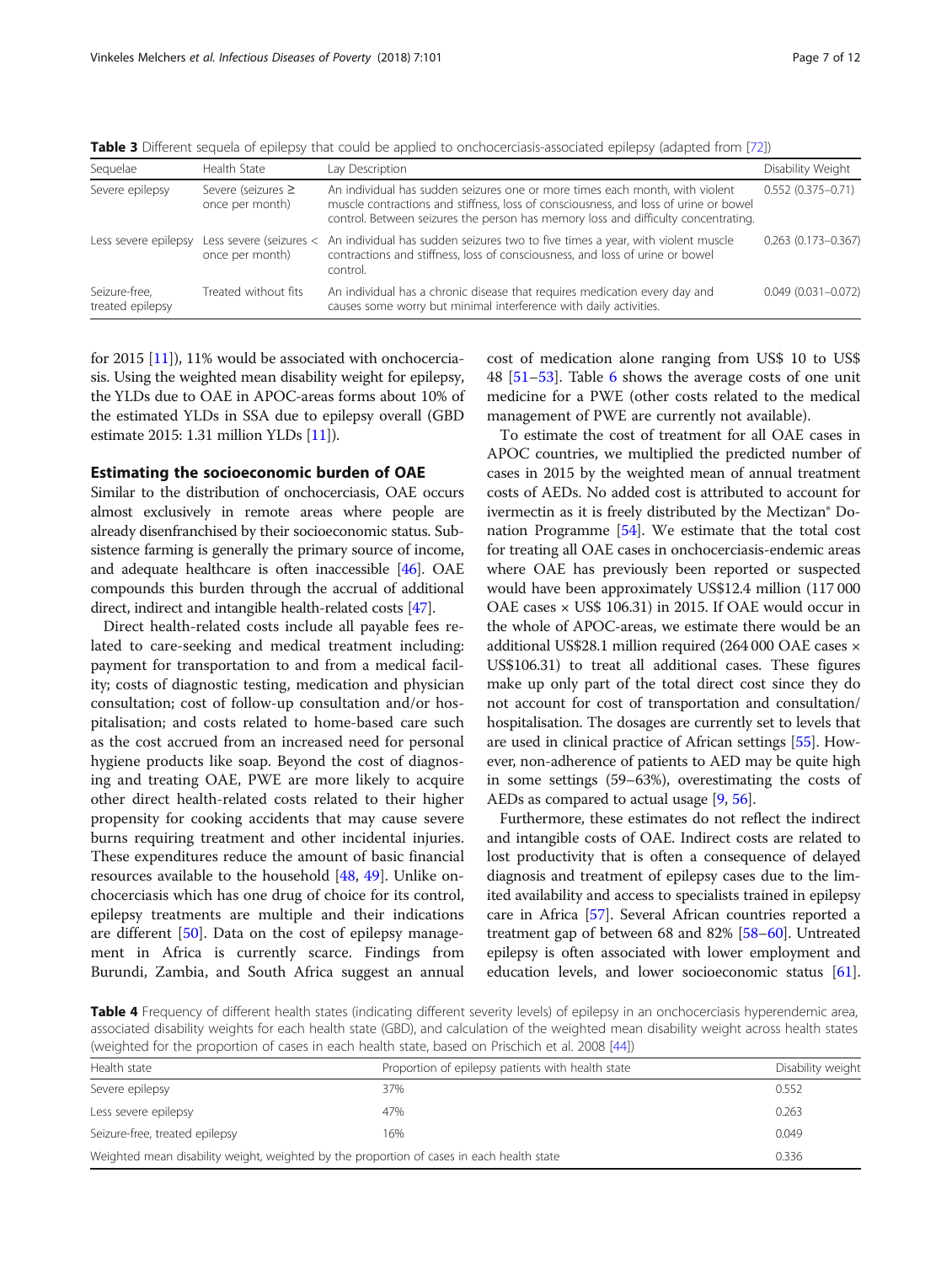### <span id="page-7-0"></span>Table 5 Methods for calculating YLDs attributable to onchocerciasis-associated epilepsy (OAE)

The disability weight associated with epilepsy depends on the disease severity (see Table [3](#page-6-0)). We calculated a weighted mean disability weight for epilepsy across the different severity levels, weighting the health state-specific disability weights by the proportion of cases in that health state (Table [4\)](#page-6-0). The proportion of cases in each health state is derived from clinical data of epilepsy severity and frequency in an onchocerciasis hyperendemic area [[44\]](#page-11-0). We assume that the weighted mean disability weights are also applicable to OAE. We multiplied the weighted mean disability weights with the number of prevalent OAE cases to calculate total YLDs attributable to OAE, independently for the various areas. Two types of sensitivity analyses were performed to demonstrate the range in estimates yielded by varying one disability weight value at a time (Additional file [2](#page-9-0): Figure S1 and S2).

Total YLDs attributable to OAE for 2015 in areas with suspected/ reported OAE:

 $0.336 \times 117000 = 39300(95\% \text{ C}1: 16800 - 148200)$ 

This total estimation of YLDs is based on areas where OAE has been reported or suspected (same 18 areas as stated before).

Total YLDs attributable to OAE for 2015 in areas where the presence of OAE has not yet been investigated:  $0.336 \times 264\,000 = 88\,700$  (95% Cl: 36 600–401 500)

This total estimation of YLDs is based on onchocerciasis-endemic areas previously under the APOC mandate where OAE has not been reported or suspected.

Children with epilepsy may be banned from school, and adults with epilepsy may be barred from marriage or employment even if seizures do not render their work unsafe [[62](#page-11-0), [63\]](#page-11-0). Intangible costs are derived from the emotional and social impact of illness. OAE affects both PWE and caregivers. Caregivers may experience inordinate levels of stress, sleepless nights or burnout related to their responsibility of caring for the patient or their worry about the affected child wandering away [[49](#page-11-0)]. Limited access to AEDs for PWE results in uncontrolled seizures with a high frequency of intellectual disability and psychiatric problems, rendering them extremely vulnerable to abuse

and neglect. There have been anecdotal reports that suggest that women with epilepsy in SSA are sexually exploited, abused and have to exchange sex for basic necessities more frequently than unaffected women. This sexual assault also increases their risk for HIV/AIDS and other sexually transmitted infections [[62](#page-11-0)] and if they become pregnant, they may be left with the additional burden of caring for a child [\[49\]](#page-11-0).

A major challenge in holistically estimating the socioeconomic burden due to OAE is the difficulty in measuring costs because there are many unknown factors (e.g. loss of economy due to time away from work, denial from work of PWE). Therefore, these estimates do not reflect the indirect and intangible costs of OAE. Although we recognise the limitations of providing only costs of medicines, it appears that investing in direct costs (principally treatment with AED) would likely produce benefits in indirect costs (increased productivity) and intangible costs (improved quality of life), all outweighing the initial investment [\[10](#page-10-0), [51](#page-11-0)]. Such cost estimations assist in making sure necessary resources become available and that the infrastructure can be set in place to target interventions in high-risk onchocerciasis-endemic communities.

## Towards more accurate burden estimates

We have described the major challenges and limitations in our quantification of the number of cases, disease burden estimates (YLDs), and socioeconomic burden. These challenges and limitations can be solved through the acquisition of new and different types of data as well the use of more sophisticated statistical procedures or mathematical models. More data is needed on the prevalence of O. volvulus and epilepsy at the community-level of various levels of onchocerciasis endemicity. While

Table 6 Costs related to medication for treating one person with epilepsy in US\$. Adapted from [\[55](#page-11-0)]

| Name medication Usage                     |                                                                                                                                                                   | Median buyer price/<br>day per treated<br>person (US\$) <sup>a</sup> | Defined daily<br>dose (DDD) <sup>p</sup> | Median buyer<br>price/year per<br>treated person (US\$) | Used by percentage<br>of all epilepsy<br>patients [56] |
|-------------------------------------------|-------------------------------------------------------------------------------------------------------------------------------------------------------------------|----------------------------------------------------------------------|------------------------------------------|---------------------------------------------------------|--------------------------------------------------------|
| Phenobarbital $\sim$<br>100 mg $(1x)$     | Used for all forms of epilepsy. Most used AED in \$0.0141<br>Sub-Saharan Africa which serves as first-line.<br>because it is relatively cheap and available [10]. |                                                                      | 100 ma                                   | \$5.15                                                  | 74.6%                                                  |
| Carbamazepine $\sim$<br>200 mg $(4-5x)$   | Used for focal seizures [50].                                                                                                                                     | \$0.14                                                               | 1000 mg                                  | \$255.50                                                | 27.4%                                                  |
| Phenytoin $\sim$<br>100 mg $(3x)$         | Used in some generalised seizures and<br>status epilepticus [50].                                                                                                 | \$0.0449                                                             | 300 mg                                   | \$49.17                                                 | 22.2%                                                  |
| Valproate $\sim$<br>500 mg $(3x)$         | Used for all forms of epilepsy including<br>absences, atonic and myoclonic seizures [50].                                                                         | \$0.1339                                                             | 1500 ma                                  | \$146.62                                                | 14.7%                                                  |
| Weighted-average cost of AED <sup>c</sup> |                                                                                                                                                                   |                                                                      |                                          |                                                         |                                                        |

Note: <sup>a</sup>These figures on dosages per drug are based on the daily average dosage that are generally applied in rural African settings, and obtained by comparing several buyer prices for the same product in 2015 [\[55](#page-11-0)]

<sup>b</sup>The defined daily dose (DDD) methodology was designed by the WHO to help in following and comparing cost trends at the international level, but not to be used for detailed reimbursement, therapeutic group reference pricing or other specific pricing decisions [\[55](#page-11-0)]

The weighted average was calculated by ((100 mg  $\times$  1  $\times$  cost Phenobarbital unit price  $\times$  365 days  $\times$  0.746) + (200 mg  $\times$  5  $\times$  cost Carbamazepine unit price  $\times$ 365 days × 0.274) + (100 mg × 3 × cost Phenytoin unit price × 365 days × 0.222) + (500 mg × 3 × cost Valproate unit price × 365 days × 0.147))/1.0 total population = US\$ 106.31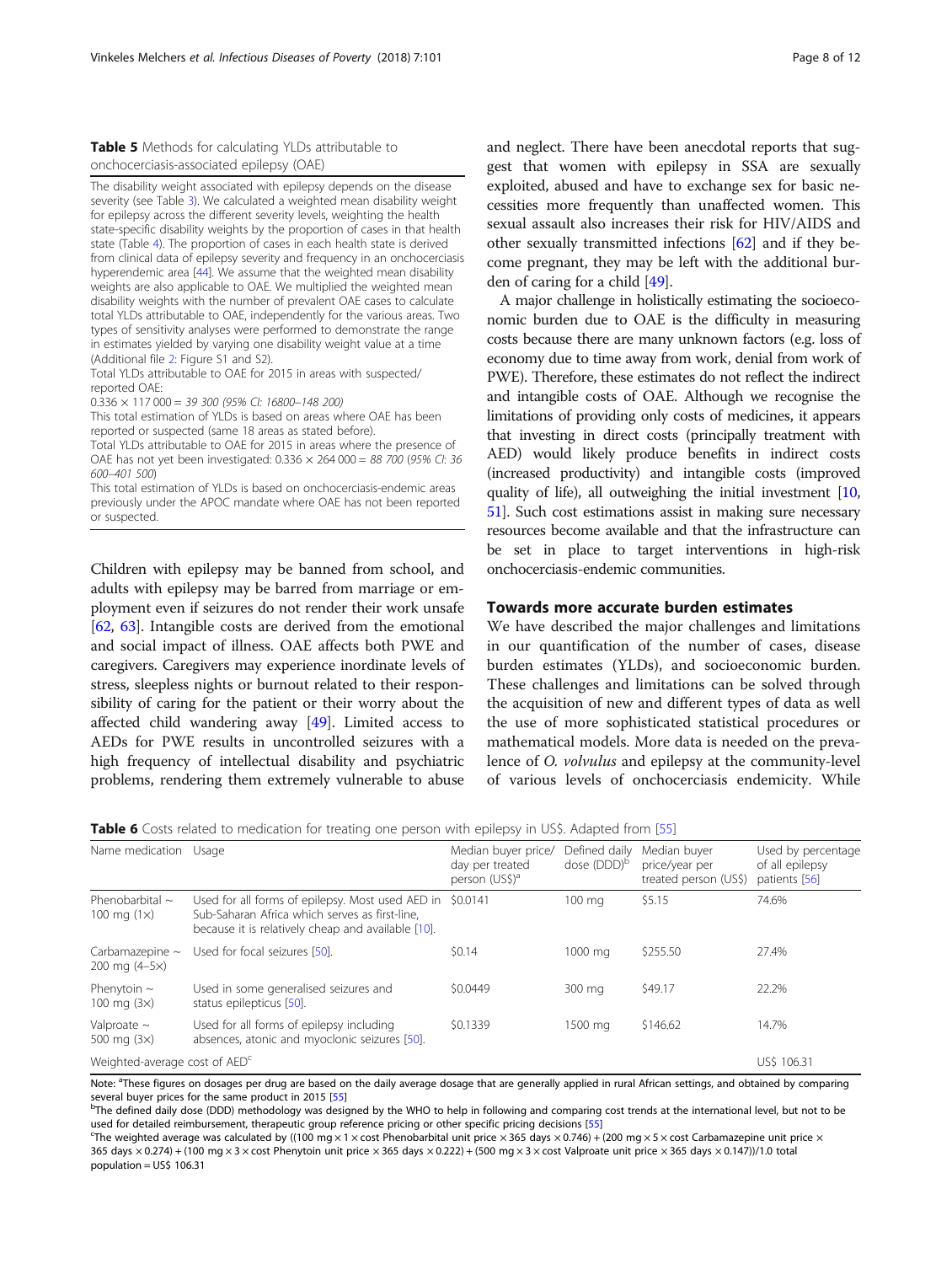some data has already been collected and published [\[4](#page-10-0)], there are a number of challenges in utilising it for estimation. Due to the different diagnostic methods and case definitions that are employed in different studies, the measured prevalence cannot be assumed to be comparable due to the divergent sensitivities and specificities. For epilepsy, an adapted case definition applicable in remote areas, including onchocerciasis-endemic areas, to establish aetiology of epilepsy in absence of neuroimaging would help in making study results comparable in future research and comparisons should be made with older diagnostics and case definitions to help equate and interpret results from past research.

Secondly, age- and sex-stratified information is vital in order to capture age- and sex-specific trends in prevalence and disease burden estimates. Epilepsy in onchocerciasis-endemic areas may have a different age pattern in the onset of epilepsy as compared to onchocerciasis non-endemic areas, with a peak onset of epilepsy between ages 10 and 15 years [\[7,](#page-10-0) [8,](#page-10-0) [64](#page-11-0)]. Age- and sex-stratified data are essential to be able to reproduce disease trends in the prevalence of OAE that can subsequently inform treatment policy, research and drug development efforts targeted at these higher-risk groups. In addition, data on the sex- and age-distribution of OAE deaths is required in order to calculate DALYs. Note that the collection of such data, however, may be quite challenging without the ability to confirm that the epilepsy is caused by onchocerciasis.

Thirdly, there is limited data available about the premature mortality due to epilepsy. In a study in an onchocerciasis-endemic region in Cameroon the relative risk of death among PWE was 6.2 times (95% CI: 2.7– 14.1) than among those without epilepsy  $[16]$  $[16]$ . Additional assessments of excess mortality due to OAE are necessary to refine our assumption of an excess mortality of 3.5% that we applied in the statistical model presented here, based on the study by Kamgno et al. [\[16\]](#page-10-0). This would have the effect of a different survival rate of OAE cases (age-stratified), and henceforth a better estimate of the incidence and prevalence of OAE cases across Africa.

Fourthly, very little data is available concerning the current incidence and prevalence of OAE in the majority of sub-Saharan African countries where onchocerciasis is endemic. The available data is concentrated in limited and very focal study sites. This both limits our ability to develop accurate disease burden estimates for vast areas as well as limits our understanding of the epidemiology of the OAE. We have now provided stratified estimates of OAE cases for areas where OAE has been reported or suspected and areas where we do not have any information from. Greater geographical coverage of OAE surveys is essential for making estimates more precise and ensuring that the full burden of OAE is captured.

Lastly, in addition to more refined and robust data, estimates of disease quantification can be refined through the use of modelling frameworks, both statistical and mathematical. Statistical models for the association between infection and morbidity may not well capture non-linearities in population dynamics, but they can make sophisticated estimates of current and future burden. In the past, a Bayesian, hierarchical meta-regression model was used to successfully estimate the burden attributable to epilepsy globally from 1980 to present [\[32](#page-11-0)]. Mathematical models may better capture transmission dynamics of onchocerciasis [[65](#page-11-0)–[67](#page-11-0)], such that OAE development is dependent on mf-production with a damage trigger after which epilepsy is allowed to develop. It is possible that damage susceptibility is age-dependent, which could be taken into account in a mathematical model. Likewise, the degree of excess mortality can be accounted for.

#### Policy implications

Since epileptic seizures can, under certain circumstances, be well controlled and an individual's quality of life can be restored with treatment, there are significant gains that can be made for epilepsy patients. The majority of epilepsy patients in Africa do not receive appropriate care, due to limited financial means of households, high costs of AED, lack of proper diagnostics, and/or insufficient number of trained health workers or drug supplies [[68](#page-11-0)]. Scaling-up of care (e.g. additional support and treatment with AED through decentralised services) is urgently needed [[10\]](#page-10-0). The link between onchocerciasis and epilepsy may be exploited in two ways.

Firstly, the possible effect of onchocerciasis control efforts on the incidence of epilepsy may be reason to put in extra resources for the intensification of onchocerciasis elimination activities in highly endemic onchocerciasis areas where high prevalence rates of epilepsy are found [[32\]](#page-11-0). Secondly, health systems can be strengthened in (often remote) highly endemic onchocerciasis areas with high epilepsy prevalence, to enhance timely referral of epilepsy patients (irrespective of the cause of the epilepsy). Community-directed distributors of ivermectin could be trained to identify potential epilepsy cases and refer them to the general health system, to ensure that they receive proper anti-epilepsy treatment. Such efforts may perhaps have little impact on the total epilepsy prevalence in SSA, but it would even so have adjuvant advantages for both onchocerciasis and epilepsy control and may even prevent the potentially significant impact of OAE. In some areas, this may require improvements in accessibility and affordability of healthcare services in order to increase utilisation. Most PWE will respond to AED in stock, at least with a reduction in seizure frequency, and therefore, if they are picked up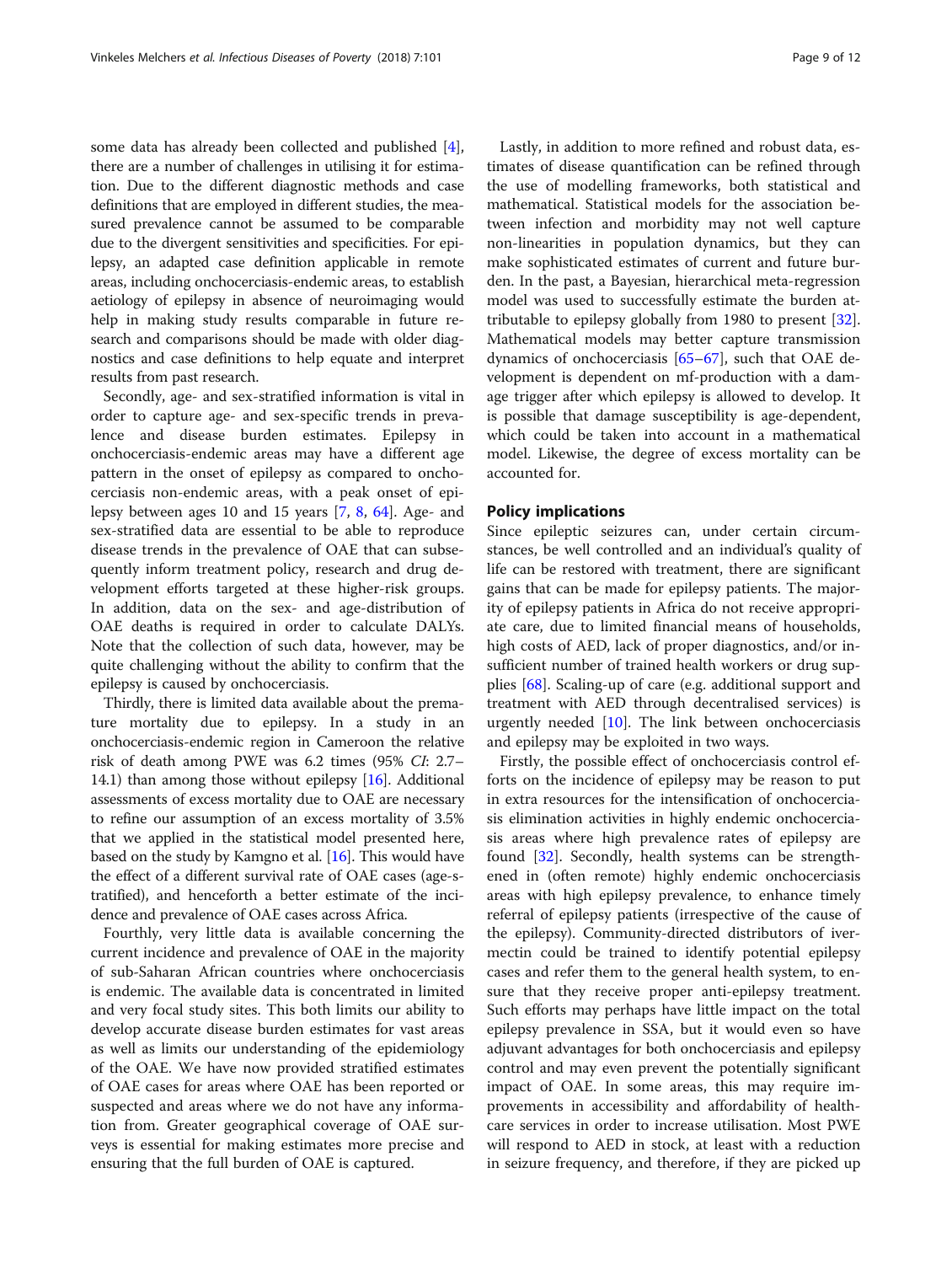## <span id="page-9-0"></span>Table 7 Research priorities in the estimation of the current burden of OAE

- More fundamental research is required to investigate the biological mechanisms of a potential relationship between onchocerciasis and epilepsy. Fundamental evidence of causality could assist in the establishment of burden estimates as well as the potential development of diagnostic algorithm to identify an OAE cases.
- 2 Repeat the previous performed meta–analysis by Pion et al. [\[4](#page-10-0)] including recently performed epilepsy surveys in onchocerciasis-endemic regions to incorporate new information. Sources of bias of included studies should be tracked and a meta-analysis should preferably adjust for potential confounders (age, sex, residence, certain parasitic infections (e.g. NCC)). A correction should be made to exclude epilepsy potentially initiated by other causes.
- Perform epilepsy incidence or prevalence surveys in onchocerciasis-endemic areas where no data is yet available, using standardised tools for O. volvulus and epilepsy diagnosis. Information should be collected on the age and sex distribution of OAE cases (including age of onset of the epilepsy) and the co-prevalence of other sequelae including onchocerciasis associated skin disease (including itching) and ocular disease. Such studies should tempt to include diagnosis of various other parasitic infections, including NCC, malaria, and toxoplasmosis. Muslim or Orthodox Ethiopian-Christian areas where pigs are not raised but endemic for onchocerciasis could be included in such surveys.
- Design, implement and evaluate a simple tool for ubiquitous use in limited resource settings to identify suspected epilepsy cases, which can be used by community distributors of ivermectin and local primary healthcare workers so that these cases are timely referred to local health facilities.
- 5 Conduct prospective, longitudinal community intervention trials on the impact of MDA on the incidence of OAE in ivermectin-naïve areas with high onchocerciasis transmission with individual-level follow-up recording O. volvulus infection status, epilepsy onset, and ivermectin usage. Compare alternative onchocerciasis control strategies on reducing OAE incidence, e.g. different frequencies of distribution of ivermectin, use of new macrofilaricidal drugs in development, and vector control where feasible.
- 6 Determine the direct and indirect health-related costs, and intangible costs due to OAE by disease stage, country, sex, and age through a cost-of-illness analysis for a more precise economic burden estimate for OAE.

in the community and referred, will benefit from the health services available.

## Research priorities

We have demonstrated that there is a need to improve estimates of the burden of OAE by country, age and sex, including the calculation of YLLs, YLDs and DALYs attributable to OAE. We have identified six research priorities that need to be addressed in order to improve our understanding of OAE and make our estimates more precise (Table 7). These priorities should be included in the research and policy agendas of both onchocerciasis and epilepsy programmes in Africa. Sustained and intensified funding is required to prompt onchocerciasis elimination efforts in general, with special focus on high transmission zones (often associated with high potential of increased epilepsy prevalence). In addition, these research priorities may motivate health policy-makers to increase funding to health systems across SSA in general, with the aim of tackling epilepsy in these areas.

## Conclusions

Based on our estimates the number of persons with OAE in 2015 is estimated to be 117 000 (95% CI: 50 000–441 000) in onchocerciasis-endemic areas where OAE has been reported or suspected and 264 000 (95% CI: 109 000–1 195 000) in onchocerciasis-endemic areas where OAE has not yet been investigated. An educated analysis of the burden of OAE is imperative in order to delineate the type and scope of public health responses it requires, both in terms of efficient control interventions

and availability of resources. Although the estimates presented here need further refinement, they provide a first step towards quantifying the burden of OAE that we can expect today. These numbers are useful for policy-makers and onchocerciasis and epilepsy programme managers who need to be aware of the public health impact caused by epilepsy in onchocerciasis-endemic areas. Intensification of onchocerciasis control efforts and/or increases in resources for epilepsy healthcare services would then be imperative for most affected areas. People living in onchocerciasis-endemic regions need to understand the full implication and potential gains of supporting and adhering to MDA programmes.

## Additional files

[Additional file 1:](https://doi.org/10.1186/s40249-018-0481-9) Multilingual abstracts in the six official working languages of the United Nations. (PDF 654 kb)

[Additional file 2:](https://doi.org/10.1186/s40249-018-0481-9) Supplementary methodology, including baseline and summary tables, calculations of OAE cases, and sensitivity analysis. (DOCX 188 kb)

#### Abbreviations

95% CI: 95% confidence interval; AED: Anti-epileptic drugs; APOC: African Programme for Onchocerciasis Control; DALYs: Disability-adjusted life years; GBD: Global burden of disease; ILAE: International League Against Epilepsy; LF: Lymphatic filariasis; MDA: Mass drug administration; Mf: Microfilariae; NCC: Neurocysticercosis; NP: Nodule prevalence; NTDs: Neglected tropical diseases; OAE: Onchocerciasis-associated epilepsy; OR: Odds ratio; PWE: People with epilepsy; PWOE: People without epilepsy; SSA: Sub-Saharan Africa; YLDs: Years of life lived with disability; YLLs: Years of life lost

#### Acknowledgements

We would warmly like to thank Logora Makoy of the Ministry of Health, Sudan for his input during the burden estimate workshop in Antwerp. His thoughts assisted in the outline of this paper. Furthermore, we would like to thank Deby Mukendi and Eric de Smet for their brainstorm on case definitions. We also would like to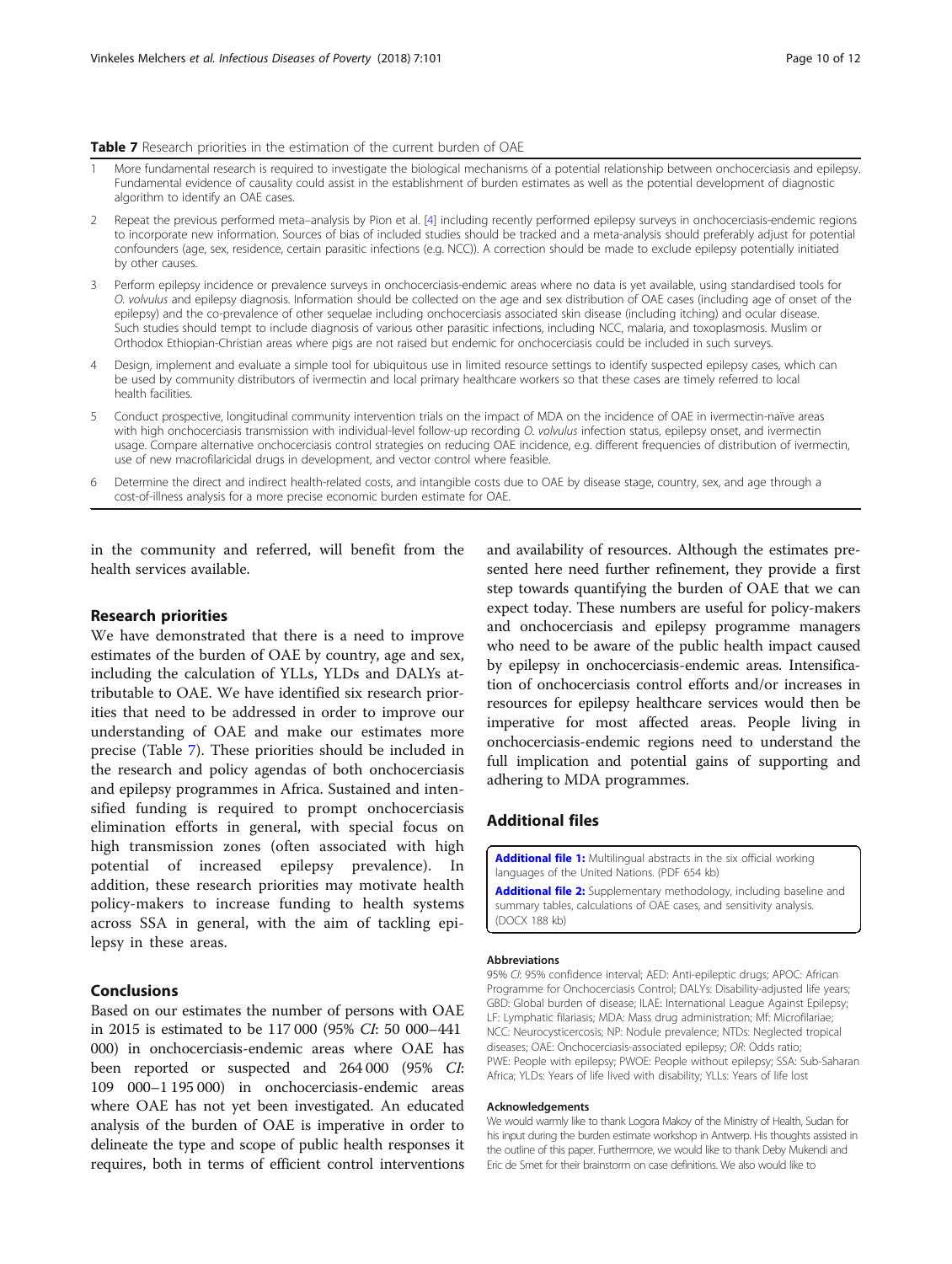<span id="page-10-0"></span>acknowledge the contribution of Belén Pedrique on the research priorities section. Finally, we warmly acknowledge Jan Remme for the application of our logistic regression model on the pre-control onchocerciasis prevalence data at pixel-level.

#### Funding

WAS acknowledges the financial support from the Test-and-Treat (TNT) grant (Bill and Melina Gates Foundation (BMGF)). WAS, LEC and SJdV acknowledges the financial support from the Neglected Tropical Diseases (NTD) Modelling Consortium (Bill and Melina Gates Foundation (BMGF)). In addition, LEC work is co-funded by the Netherlands Organisation for Scientific Research (NWO). RC work is funded by the European Research Council (ERC) (AdG671055) and the Proof of Concept grant from the European Research Council (ERCpoc) (G768815). All other authors did not receive additional funding.

#### Authors' contributions

NVSVM, WAS, and RC initiated the idea for a research priority paper on burden estimates for OAE. NVSVM and SM chaired a workshop on burden estimates for OAE in Antwerp, from which the outline and content of the manuscript arose. All authors have contributed in the writing in and editing of the manuscript. NVSVM and WAS were the major contributors in the final version of the manuscript. All authors read and approved the final manuscript.

#### Ethics approval and consent to participate

Not applicable.

#### Consent for publication

Not applicable.

#### Competing interests

The authors declare that they have no competing interests.

#### Author details

<sup>1</sup>Department of Public Health, Erasmus MC, University Medical Center Rotterdam, P.O. box 2040, 3000, CA, Rotterdam, The Netherlands. <sup>2</sup>Institute for Health Metrics and Evaluation, University of Washington, 2301 5th Avenue, Suite 600, Seattle, WA 98121, USA. <sup>3</sup>Global Health Institute, University of Antwerp, Antwerp, Belgium. <sup>4</sup>Department of Medical Statistics, Informatics, and Health Economics, Medical University Innsbruck, Vienna, Austria. <sup>5</sup>Department of Public Health, Institute of Tropical Medicine Antwerp, Nationalestraat 155, 2000 Antwerp, Belgium. <sup>6</sup>Department of Tropical Medicine, University of Kinshasa, Kinshasa, Democratic Republic of the Congo. <sup>7</sup>Centre for Global Health, Institute for Health and Society, Oslo, Norway. <sup>8</sup>Center for Global Health, Department of Neurology, Technical University of Munich, Munich, Germany.

# Received: 3 January 2018 Accepted: 30 August 2018<br>Published online: 19 September 2018

#### References

- 1. WHO. Accelerating work to overcome the global impact of neglected tropical diseases – A roadmap for implementation. 2012. [http://www.](http://www.who.int/neglected_diseases/NTD_RoadMap_2012_Fullversion.pdf) [who.int/neglected\\_diseases/NTD\\_RoadMap\\_2012\\_Fullversion.pdf](http://www.who.int/neglected_diseases/NTD_RoadMap_2012_Fullversion.pdf). Accessed 2 May 2016.
- 2. Boussinesq M, Pion SDS, -Ngangue D, Kamgno J. Relationship between onchocerciasis and epilepsy: a matched case-control study in the Mbam Valley, Republic of Cameroon. Trans R Soc Trop Med Hyg. 2002;96:537–41.
- 3. Kaiser C, Pion SDS, Boussinesq M. Case-control studies on the relationship between onchocerciasis and epilepsy: systematic review and meta-analysis. PLoS Negl Trop Dis. 2013;7:e2147.
- 4. Pion SDS, Kaiser C, Boutros-Toni F, Cournil A, Taylor MM, Meredith SEO, et al. Epilepsy in onchocerciasis endemic areas: systematic review and metaanalysis of population-based surveys. PLoS Negl Trop Dis. 2009;3:e461.
- 5. Kaiser C, Kipp W, Asaba G, Mugisa C, Kabagambe G, Rating D, et al. The prevalence of epilepsy follows the distribution of onchocerciasis in a west Ugandan focus. Bull World Health Organ. 1996;74:361–7.
- 6. Kipp W, Kasoro S, Burnham G. Onchocerciasis and epilepsy in Uganda. Lancet. 1994;343:183–4.
- Levick B, Laudisoit A, Tepage F, Ensoy-Musoro C, Mandro M, Bonareri Osoro C, et al. High prevalence of epilepsy in onchocerciasis endemic regions in the Democratic Republic of the Congo. PLoS Negl Trop Dis. 2017;11: e0005732.
- 8. Colebunders R, Tepage F, Rood E, Mandro M, Abatih EN, Musinya G, et al. Prevalence of river epilepsy in the Orientale province in the Democratic Republic of the Congo. PLoS Negl Trop Dis. 2016;10:e0004478.
- Ba-Diop A, Marin B, Druet-Cabanac M, Ngoungou EB, Newton CR, Preux P-M. Epidemiology, causes, and treatment of epilepsy in sub-Saharan Africa. Lancet Neurol. 2014;13:1029–44.
- 10. Chin JH. Epilepsy treatment in sub-Saharan Africa: closing the gap. Afr Health Sci. 2012;12:186–92.
- 11. GHDx, Global Health Data Exchange. GBD results tool. [http://ghdx.](http://ghdx.healthdata.org/gbd-results-tool) [healthdata.org/gbd-results-tool](http://ghdx.healthdata.org/gbd-results-tool). Accessed 12 Dec 2017.
- 12. Paul A, Adeloye D, George-Carey R, Kolčić I, Grant L, Chan KY. An estimate of the prevalence of epilepsy in sub-Saharan Africa: a systematic analysis. J Glob Health. 2012;2:20405.
- 13. Colebunders R, Njamnshi AK, van Oijen M, Mukendi D, Kashama JM, Mandro M, et al. Onchocerciasis-associated epilepsy: from recent epidemiological and clinical findings to policy implications. Epilepsia Open. 2017;2:145–52.
- 14. Colebunders R, Hendy A, van Ooijen M. Nodding syndrome in onchocerciasis endemic areas. Trends Parasitol. 2016;32:581–3.
- 15. Cicero WS. Epilepsy in the WHO African region: bridging the gap. The Global Campaign Against Epilepsy: Out of the Shadows. World Health Organization 2004. [http://www.who.int/mental\\_health/management/](http://www.who.int/mental_health/management/epilepsy_in_African-region.pdf) [epilepsy\\_in\\_African-region.pdf](http://www.who.int/mental_health/management/epilepsy_in_African-region.pdf). Accessed 28 Nov 2017.
- 16. Kamgno J, Pion SDS, Boussinesq M. Demographic impact of epilepsy in Africa: results of a 10-year cohort study in a rural area of Cameroon. Epilepsia. 2003;44:956–63.
- 17. Winkler AS. Neurocysticercosis in sub-Saharan Africa: a review of prevalence, clinical characteristics, diagnosis, and management. Pathog Glob Health. 2012;106:261–74.
- 18. Ndimubanzi PC, Carabin H, Budke CM, Nguyen H, Qian Y-J, Rainwater E, et al. A systematic review of the frequency of neurocyticercosis with a focus on people with epilepsy. PLoS Negl Trop Dis. 2010;4:e870.
- 19. Dozie INS, Onwuliri COE, Nwoke BEB, Chukwuocha UM, Chikwendu CI, Okoro I, et al. Onchocerciasis and epilepsy in parts of the Imo river basin, Nigeria: a preliminary report. Public Health. 2006;120:448–50.
- 20. Druet-Cabanac M, Bertocchi I, Preux PM. Onchocerciasis and epilepsy in the north west region of Central African Republic. Afr J Neurol Sci. 1998;17:37–8.
- 21. Kamuyu G, Bottomley C, Mageto J, Lowe B, Wilkins PP, Noh JC, et al. Exposure to multiple parasites is associated with the prevalence of active convulsive epilepsy in sub-Saharan Africa. PLoS Negl Trop Dis. 2014;8:e2908.
- 22. Newell ED, Vyungimana F, Bradley JE. Epilepsy, retarded growth and onchocerciasis, in two areas of different endemicity of onchocerciasis in Burundi. Trans R Soc Trop Med Hyg. 1997;91:525–7.
- 23. Montano SM, Villaran MV, Ylquimiche L, Figueroa JJ, Rodriguez S, Bautista CT, et al. Neurocysticercosis: association between seizures, serology, and brain CT in rural Peru. Neurology. 2005;65:229–33.
- 24. Del Brutto OH. Diagnostic criteria for neurocysticercosis, revisited. Pathog Glob Health. 2012;106:299–304.
- 25. Chesnais CB, Zoung-Bissek A, Tatah G, Nana-Djeunga HCKJ, Colebunders R, Boussinesq M. First evidence by a cohort study in Cameroon that onchocerciasis does induce epilepsy. 1st Int. Work. onchocerciasis Assoc. epilepsy 12-14 Oct. 2017. Antwerp: Abstract 15; 2017.
- 26. Mbonye Bo MK, Gumisiriza N, Lawko T, Makumbi I, Idro R, Onen H, Colebunders R. Prevalence and annual incidence of nodding syndrome and other forms of epilepsy in onchocerciasis endemic areas in northernUganda. Abstr. 24, First International workshop on Onchocerciasis associated epilepsy 12-14 October 2017. [https://www.uantwerpen.be/](https://www.uantwerpen.be/images/uantwerpen/container42952/files/20171023%20Programma%20boekje%20FINAL.pdf) [images/uantwerpen/container42952/files/20171023%20Programma%20boek](https://www.uantwerpen.be/images/uantwerpen/container42952/files/20171023%20Programma%20boekje%20FINAL.pdf) [je%20FINAL.pdf](https://www.uantwerpen.be/images/uantwerpen/container42952/files/20171023%20Programma%20boekje%20FINAL.pdf). Accessed 7 Sept 2018.
- 27. Njamnshi AK, Zoung-Kanyi Bissek AC, Tabah EN, Ngarka L, Chokote E, Nfor LN, Mengnjo M, Siewe J,Dema F, Tatah GY, Boullé C, Suykerbuyk P, Kamgno J, Chesnais C, Boussinesq M, Colebunders R. Age shift of persons with epilepsy in Bilomo, Cameroon, following ivermectin mass drug administration for onchocerciasis. Abstr. 17, First International workshop on Onchocerciasis associated epilepsy 12-14 October 2017. [https://www.](https://www.uantwerpen.be/images/uantwerpen/container42952/files/20171023%20Programma%20boekje%20FINAL.pdf) [uantwerpen.be/images/uantwerpen/container42952/files/20171023%20](https://www.uantwerpen.be/images/uantwerpen/container42952/files/20171023%20Programma%20boekje%20FINAL.pdf) [Programma%20boekje%20FINAL.pdf](https://www.uantwerpen.be/images/uantwerpen/container42952/files/20171023%20Programma%20boekje%20FINAL.pdf). Accessed 7 Sept 2018.
- 28. Kipp W, Burnham G, Kamugisha J. Improvement in seizures after ivermectin. Lancet. 1992;340:789–90.
- 29. Colebunders R, Mandro M, Mukendi D, Dolo H, Suykerbuyk P, Van Oijen M. Ivermectin treatment in patients with onchocerciasis-associated